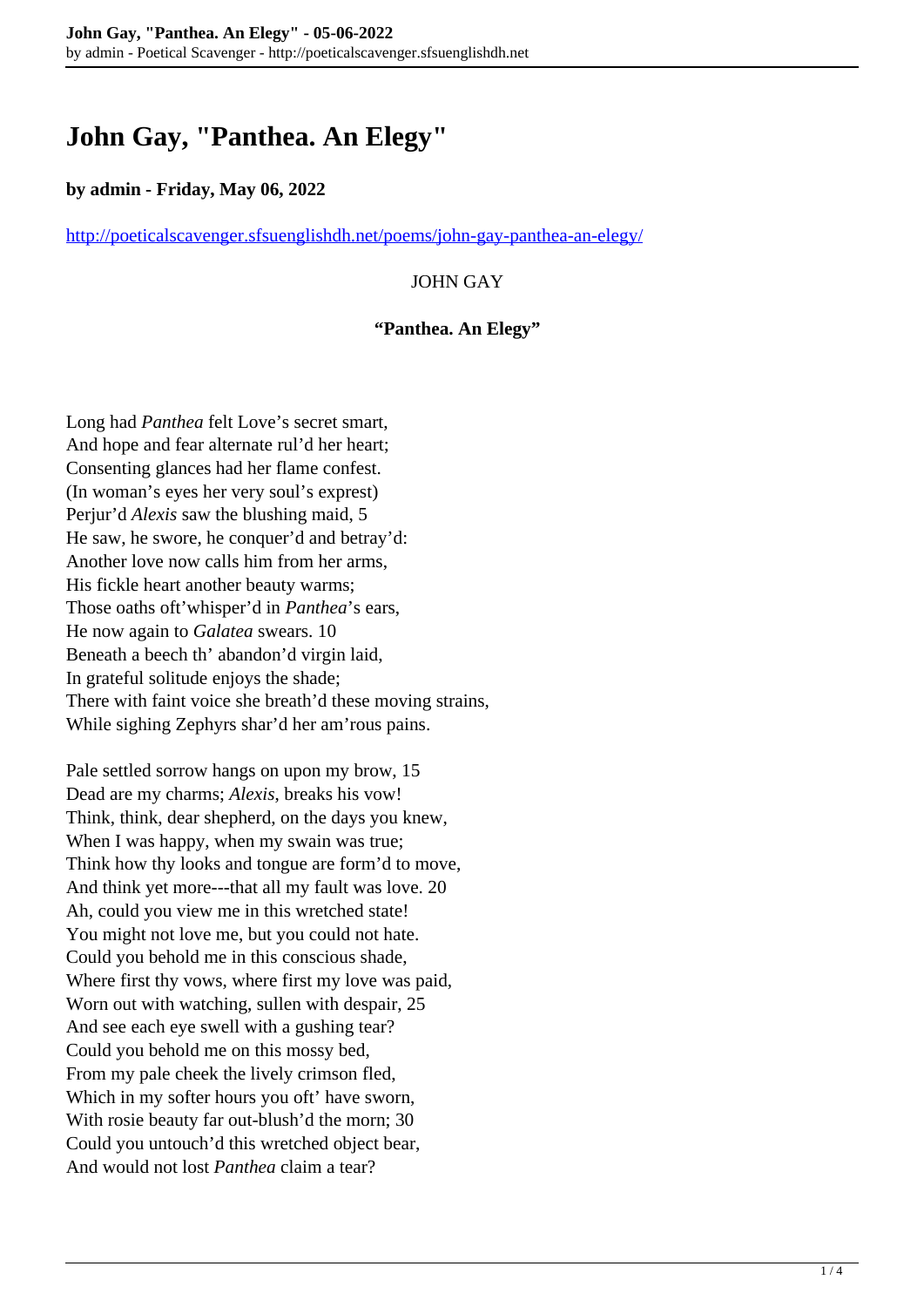You could not sure---tears from your eyes would steal, And unawares thy tender soul reveal. Ah, no!---thy soul with cruelty is fraught, 35 No tenderness disturbs thy savage thought; Sooner shall tigers spare the trembling lambs, And wolves with pity hear with their bleating dams; Sooner shall vultures from their quarry fly, Than false *Alexis* for *Panthea* sigh. 40 Thy bosom ne'er a tender thought confest, Sure stubborn flint had arm'd thy cruel breast; But hardest flints are worn by frequent rains, And the soft drops dissolve their solid veins; While thy relentless heart more hard appears, 45 And is not soften'd by a flood of tears.

Ah, what is love! *Panthe*a's joys are gone, Her liberty, her peace, her reason flown! And when I view me in the watry glass, I find *Panthea* now, not what she was. 50 As northern winds the new-blown roses blast, And on the ground their fading ruins cast; As sudden blights corrupts the ripen'd grain, And of its verdure spoil the mournful plain; So hapless love on blooming features preys, 55 So hapless love destroys our peaceful days.

Come, gentle sleep, relieve these weary'd eyes, All sorrow in thy soft embraces dies: There, spite of all thy perjur'd vows, I find Faithless *Alexis* languishingly kind; 60 Sometimes he leads me by the mazy stream, And pleasingly deludes me in my dream; Sometimes he guides me to the secret grove, Where all our looks, and all our talk is love. Oh, could I thus consume each tedious day, 65 And in sweet slumbers dream my life away; But sleep, which now no more relieves these eyes, To my sad soul the dear deceit denies.

Why does the sun dart forth his cheerful rays? Why do the woods resound with warbling lays? 70 Why does the rose her grateful fragrance yield, And the yellow cowslips paint the smiling field? Why do the streams with murm'ring musick flow, And why do groves their friendly shade bestow? Let sable clouds the cheerful sun deface, 75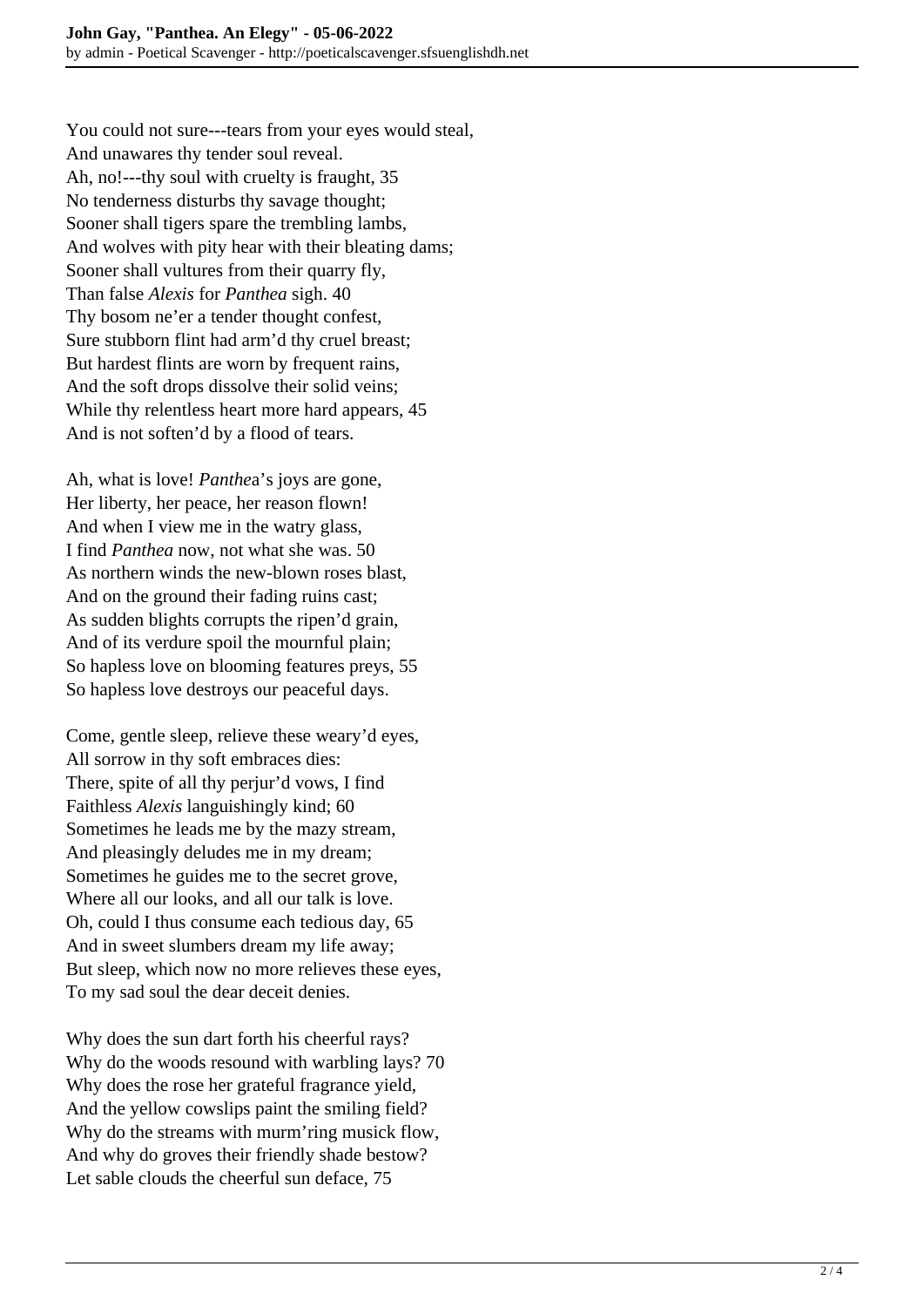Let mournful silence seize the feather'd race; No more, ye roses, grateful fragrance yield, Droop, droop, ye cowslips, in the blasted field; No more, ye streams, with murm'ring musick flow, And let not groves a friendly shade bestow: 80 With sympathizing grief let nature mourn, And never know the youthful spring's return; And shall I never more *Alexis* see? Then what is spring, or grove or stream to me?

Why sport the skipping lambs on yonder plain? 85 Why do the birds their tuneful voice strain? Why frisk those heifers in cooling grove? Their happier life is ignorant of love.

Oh! lead me to some melancholy cave, To lull my sorrow in a living grave; 90 From the dark rock where dashing waters fall, And creeping ivy hangs the craggy wall, Where I may waste in tears my hours away, And never know the seasons or the day. Die, die, *Panthea*---fly in this hateful grove, 95 For what is life without the Swain I love?

## **NOTES:**

**Title** *Panthea* This name means "of all gods" in Greek.

**1** *smart* "Mental suffering, sorrow" (*OED*).

**10** *Galatea "*In Greek mythology, a Nereid who was loved by the Cyclops Polyphemus. Galatea, however, loved the youth Acis" (*Britannica*).

**14** *Zephyrs* Greek god of gentle winds.

**18** *swain* "Lover" (*OED*).

**39** *quarry* Here a reference to the vulture's "prey" or carrion (*OED*).

**42** *flint*"Hard stone" (*OED*).

**45** *hard* "Unyielding" (*OED*).

**49** *watry glass* Water serving as a mirror.

**51** *northern winds* Refers to Boreas, Greek god of the cold northern winds.